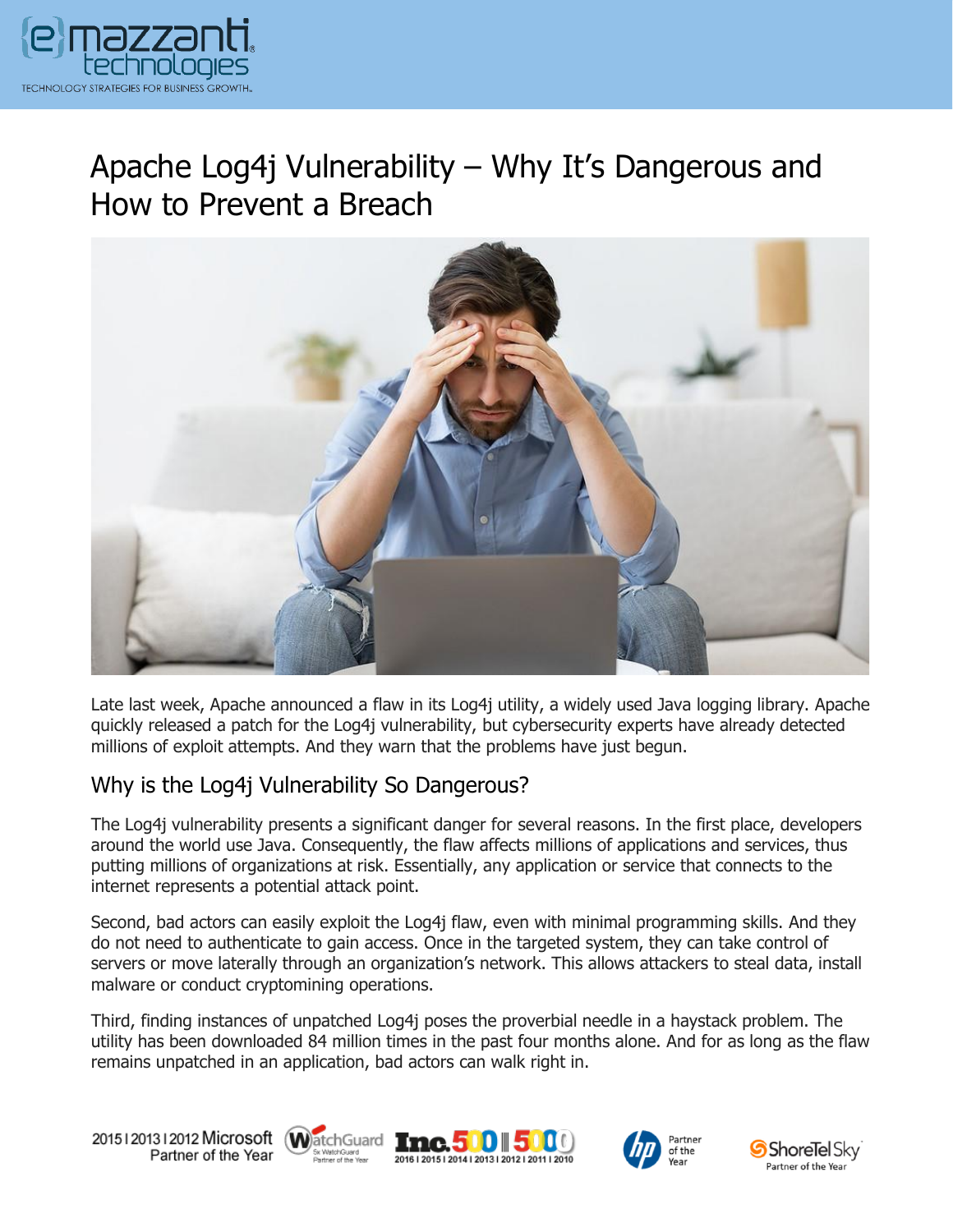Finally, while no breaches have been reported in the first week of the crisis, security experts have reported troubling signs. It appears that "initial access brokers" are using the vulnerability to gain access to target systems with the intent to sell that access. That is, they enter the system and create a backdoor. Then they sell that access to sophisticated cybercriminals.

In fact, Microsoft reported that state-sponsored groups from Iran, China, Turkey, and North Korea have begun exploiting the flaw. Soon, these groups are likely to use the access to initiate [ransomware](https://www.emazzanti.net/kaseya-ransomware-attack/) and other malicious attacks. In fact, Bitdefender reported evidence of hackers already trying to deploy the Khonsari ransomware.



## Apply Patches Quickly

The first step in mitigating the Log4j vulnerability involves patching. Apache released an initial security patch for Log4j on December 10 (version 2.15.0). When they discovered a second vulnerability days later, they released a second patch (version 2.16.0). Developers must upgrade to 2.16.0 as soon as possible.

Organizations and individuals should keep an eye out for notices from their software vendors. Once vendors patch their own systems, they will release security updates of their products, which organizations should apply quickly.

### Address the Supply Chain

Like the SolarWinds hack last year, the Log4j vulnerability highlights supply chain issues. Even if a vendor does not directly use Log4j, for instance, they likely use a widget or an open-source library that utilizes Log4j. In fact, a single product may use dozens of parts developed by third parties.

Consequently, organizations need to check in with the vendors in their supply chain. Ask if they use Log4j. If they do, learn if they have provided security patches for the products you use.

20151201312012 Microsoft WatchGuard **Inc.500 500** Partner of the Year

Sx WatchGuard<br>Partner of the Year